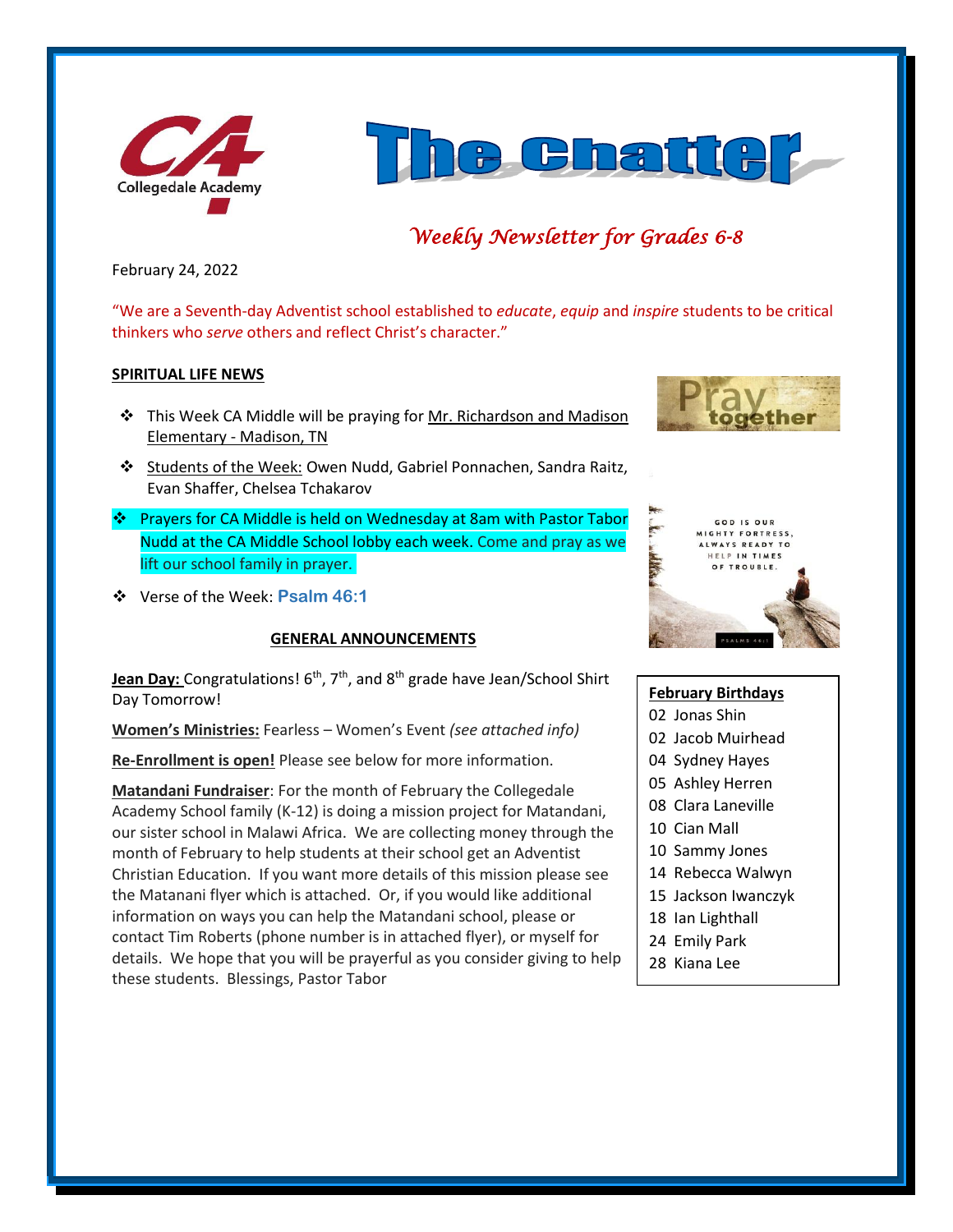Collegedale Academy invites all families with Preschool aged and Kindergarten students\* to our "Round Up" event on February 24, 2022 starting at 5:30pm. Please reserve your spot with our CA elementary admissions team: k-5registrar@collegedaleacademy.com or call 423.396.2122.

\*Early Childhood students must be age 3 by 8/15/22 and Kindergarten students must be age 5 by 8/15/22.

For general information about Collegedale Academy please contact our admission team based on the age/grade level of your student:

Elementary (preschool ages – grade 5): – 423-396-2122 o[r k-5registrar@collegedaleacademy.com](mailto:k-5registrar@collegedaleacademy.com)

Middle School (grades 6-8): Debbie Reed – 423-396-3020 o[r dreed@collegedaleacademy.com](mailto:dreed@collegedaleacademy.com)

High School (grades 9-12): Angi Howell – 423-369-2124 or [ahowell@collegedaleacademy.com](mailto:ahowell@collegedaleacademy.com)

#### **PRINCIPAL'S LUNCH**

#### Wednesday, March 9–

Mariah Church, Marin Chandler, Marshall Andrews, Matthias Klingbeil, Naima Parkhurst, Natalie Michaud

*Cheese Pizza will be provided along with other snacks. Please let us know two days ahead if your child has any allergies!*

#### **HOT LUNCHES – Schedule A**

Please remember that your child's lunch/drink accounts should be paid prior to them ordering a lunch. Please give cash/check to Mrs. Reed at the front desk. Checks should be made out to 'Collegedale Academy' (spelled out please). You may pay in an individual bases or pay a set amount ahead of time. Remaining balance on your account at the end of the year will be refunded to you**. If your child will be late getting to school and needs a lunch, please call the front office to order one before 8:15am. Thank you!** 

Meal Schedule Week A: Monday – Hotdog  $&$  Fruit Tuesday – Bean Burritos & Fruit Wednesday – Pizza Thursday – Spaghetti w/Broccoli Friday – Hoagie w/cheese & Fruit



Meal Schedule Week B: Monday – Mac n Cheese / Nuggets Tuesday – Bean Burritos & Fruit Wednesday – Pizza Thursday – Fettuccine w/Broccoli Friday – Griller w/cheese & Fruit

Drink options at lunch time: water bottle, 2% Milk, Orange Juice– every day, plus Chocolate Milk – Friday. Kim Lighthall is our Lunch Coordinator. You may email her at [klighthall@collegedaleacademy.com](mailto:klighthall@collegedaleacademy.com) for any lunch account information.

**Keep in mind that there is NO HOT LUNCH available when we have a 2-hour delay. Please have your child bring their own lunch. Thank you!**

#### **ATHLETICS**

**Sports** – Coach Jeff Morris – [jmorris@collegedaleacademy.com](mailto:jmorris@collegedaleacademy.com)

[Volleyball Schedule](https://www.collegedaleacademy.com/wp-content/uploads/2022/02/2022-Volleyball-schedule.pdf) [Volleyball Teams](https://www.collegedaleacademy.com/wp-content/uploads/2022/02/2021-2022-Volleyball-Teams-1.pdf)

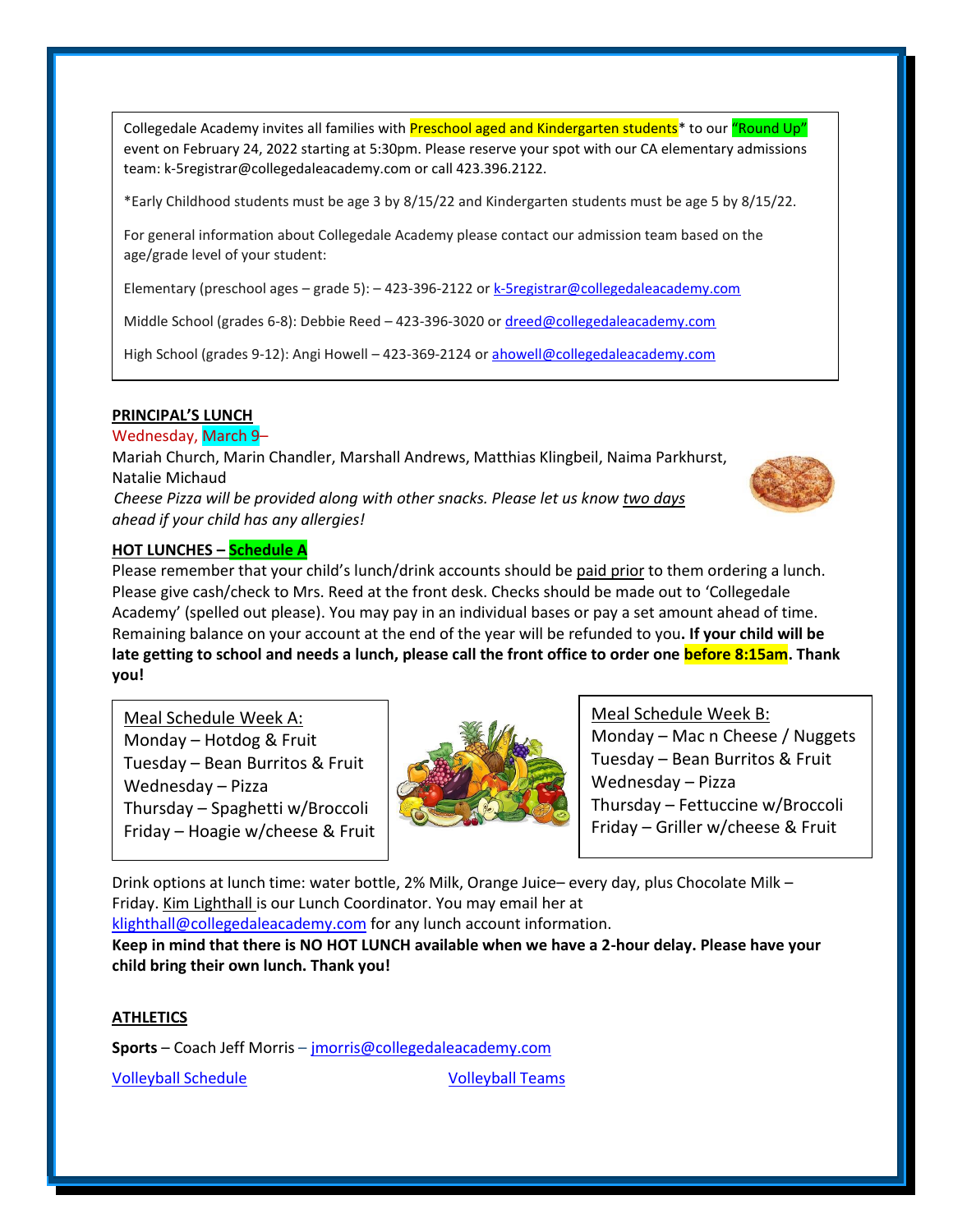#### **MUSIC**

**Caroliers and Handbells –** Holly Greer – [hgreer@collegedaleacademy.com](mailto:hgreer@collegedaleacademy.com)

**Orchestra –** Tami King – [tking@collegedaleacademy.com](mailto:tking@collegedaleacademy.com)

**Band –** Greg Lindquist - [glindquist@collegedaleacademy.com](mailto:glindquist@collegedaleacademy.com)

## **HOME & SCHOOL**

There will be valuable information and updates on the page throughout the year! **CA Car Magnets and Stickers** are available for purchase at the front office. Magnets: \$5.00; Stickers: \$2.00 (cash or check please)

## **Support Collegedale Academy when you shop at Amazon!**

Select Collegedale Academy as your Charitable Organization and earn cash for our school. AmazonSmile is available at [smile.amazon.com](https://smile.amazon.com/ref=smi_se_saas_lsmi_smi) on your web browser and can be activated in the Amazon Shopping app for iOS and Android phones. When you shop at AmazonSmile they will donate 0.5% of your eligible purchases to the charitable organization of your choice. You can choose from over one million organizations to support.

## **BOX TOPS**

Support us by 'giving' online ([www.boxtops4education.com\)](http://www.boxtops4education.com/) or through their app by scanning your receipts. Our school highly benefits from this! Thank you!

## **CA MIDDLE ASSISTANT REGISTRAR**

Debbie Reed - **[dreed@collegedaleacademy.com](mailto:dreed@collegedaleacademy.com) Office Phone:** 423-396-3020

#### **School Closings**

When the school closes due to weather or other events, parents and guardians will be notified by text and email. We will be listed on news stations as Collegedale Academy. Please note that we do not have hot lunch available when there is a two-hour delay.

#### **Collegedale Academy**

**Re-Enrollment/New Student Enrollment**

**Begins Jan 4, 2022**

*Note: Early bird application fee (\$75) is open from Jan 4 – March 31. The regular application (\$100) fee begins April 1.*

It's that time of year to begin planning for next school year – the 2022-23 school year! Applications are open for new and current students in Early Childhood (preschool aged) – grade 12. Class spaces are limited and typically fill quickly.

With a completed application, a spot in the upcoming year's class will be held for returning students, upon their acceptance, until Jan 31. On Feb 1, **all applicants**, new and returning will acquire a class spot in the date order of their completed application; upon acceptance.

## [Apply Here](http://collegedaleacademy.com/apply)**: collegedaleacademy.com/apply**

Please contact us with any questions:



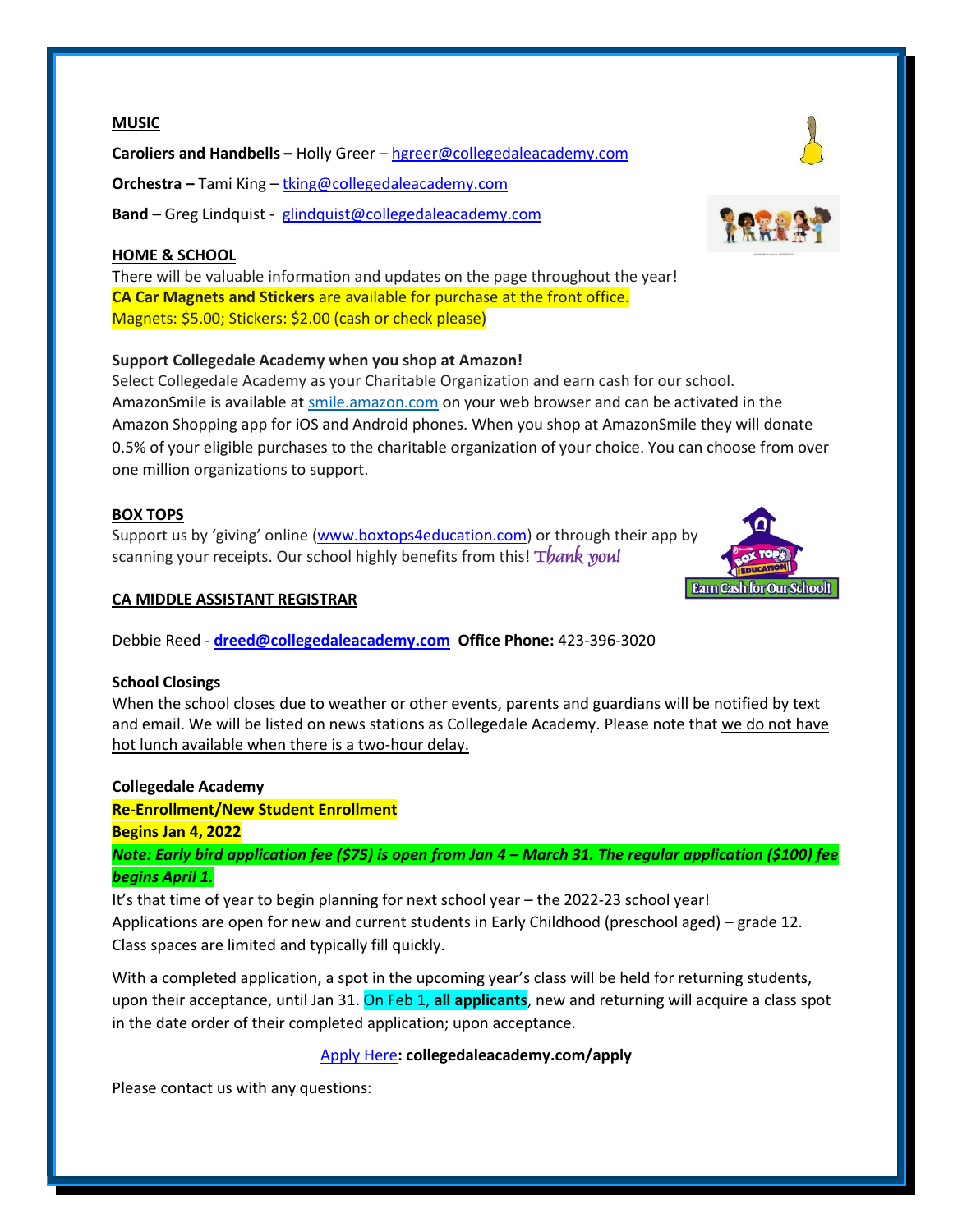Early Childhood (starting at age 3) – Grade 5: Phone 423.396.2122 or email: hhoffman@collegedaleacademy.com Grades 6-8: 423.396.3020 or email: dreed@collegedaleacademy.com Grades 9-12: 423.396.2124 or email: registrar@collegedaleacademy.com

## **SCHOOL COUNSELOR**

Amanda Ancheta - [aancheta@collegedaleacademy.com](mailto:aancheta@collegedaleacademy.com)

*Once a month I go into Bible classes to present a classroom lesson. This year's curriculum is about creating a culture of kindness. The students receive a grade for what they do and it is part of their Bible grade. I realized it would be nice to share a quick summary of what I do with each grade. If you have any questions, please let me know.*

*6th Grade Lesson: The Courage to Be Kind- "Research shows that including and encouraging someone who has been hurt is much more effective than saying something to the person who said the hurtful words." Students were challenged to do something kind for someone else.*

*7th Grade Lesson: Strengthening Your Empathy Muscle- "It's possible to strengthen our empathy skills. The lessons we do together will help you improve in this area." Students completed an empathy assessment reflected on their responses. This is the video we watched <https://youtu.be/6HLPABYNcso>*

*8th Grade Lesson: Exclusion Hurts- Here is an excerpt for the short story we read about a coach's rule for his football players. "If you see another boy off by himself, go sit with him or bring him over to sit with you and your friends... You go get him and you make him feel wanted, you make him feel special." Students completed an empathy assessment reflected on their responses.*

## **CALENDARS**

2021-2022 [Overview Calendar](https://www.collegedaleacademy.com/wp-content/uploads/2021/07/2021-22-Overview-Calendar-middle.pdf)

<https://www.collegedaleacademy.com/cams-calendar/>

*Visit our website* [collegedaleacademy.com](https://www.collegedaleacademy.com/) *for more information such as our school calendar, announcements, forms, and other resources.*



<https://www.collegedaleacademy.com/cams-newsletter/>



Educate • Equip • Inspire • Serve

# **HELPFUL INFORMATION**

**PRINCIPAL** Barbara Hunt [bhunt@collegedaleacademy.com](mailto:bhunt@collegedaleacademy.com)

**OFFICE MANAGER & ASSISTANT REGISTRAR** Debbie Reed [dreed@collegedaleacademy.com](mailto:dreed@collegedaleacademy.com)

**SCHOOL COUNSELOR** Amanda Ancheta [aancheta@collegedaleacademy.com](mailto:aancheta@collegedaleacademy.com)

**VICE PRINCIPAL & 8th GRADE TEACHER** Jeff Richardson